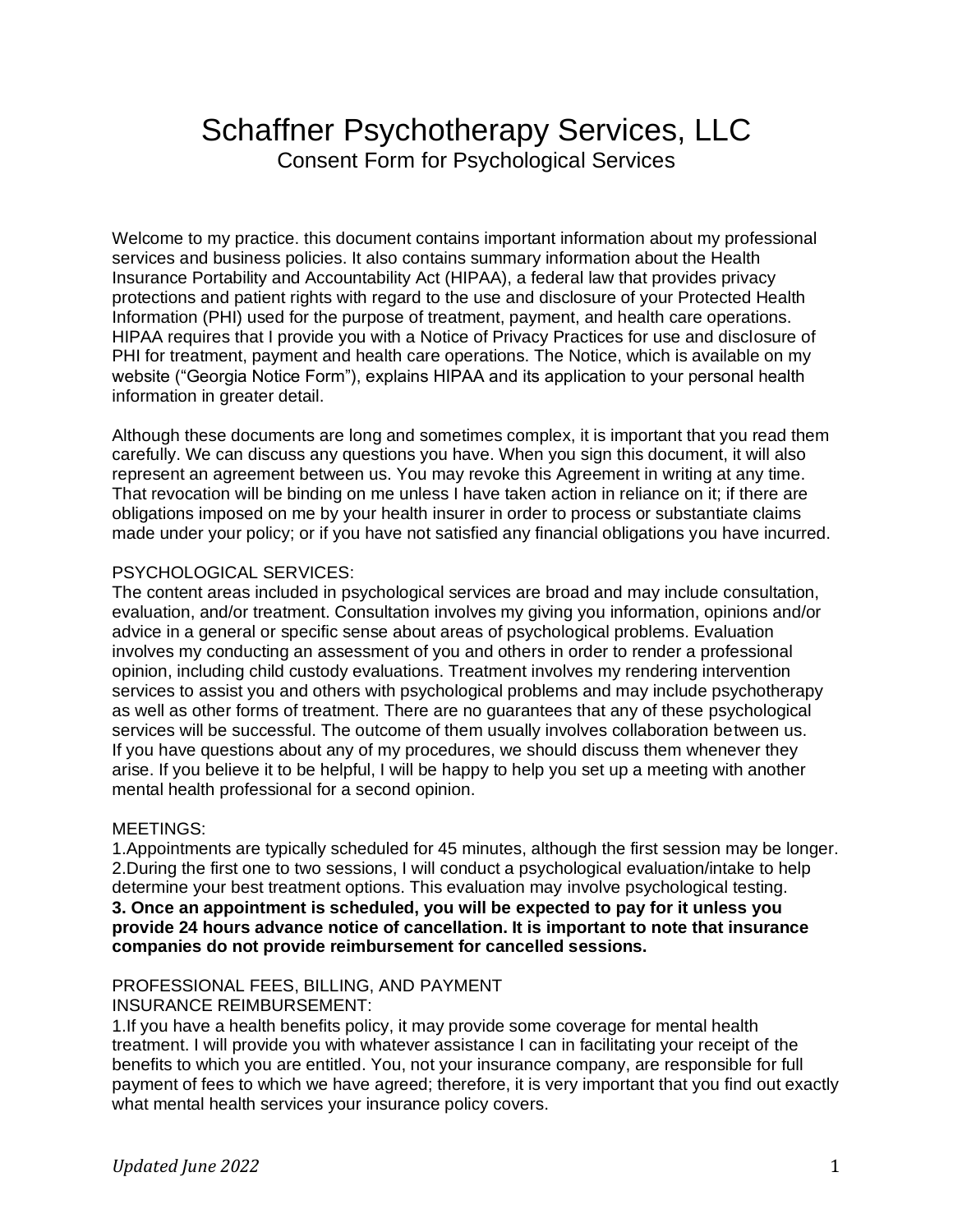2.You should carefully read the section in your insurance coverage booklet that describes mental health services. Many companies only authorize a limited number of sessions in a limited amount of time. If you have questions, you should call your plan and inquire. I will provide you with whatever information I can and will be happy to try to assist you in deciphering the information you receive from your carrier. I may be "in network" for your

insurance, and therefore I will submit a claim to your insurance company, or I may be "out of network," in which case you will pay my full fee and submit a claim to your insurance company that I will provide to you. If I am "out of network" than your insurance will reimburse you for a portion of the session based on your out of network benefits.

Insurance agreements require you to authorize me to provide a clinical diagnosis. At times, additional clinical information such as a treatment plan, summary, or a copy of the entire record is required before payments are made or additional sessions are authorized. In such situations, I will make every effort to release only the minimum information about you that

is necessary for the purpose requested. This information will become part of the insurance company files and will probably be stored in a computer. Though all insurance companies claim to keep such information confidential, I have no control over what they do with it once it is in their hands. In some cases, they may share the information with a national medical information databank. I will provide you with a copy of any report I submit, if you

request it. By signing this Agreement, you agree that I can provide requested information to your carrier.

4.Once we have all of the information about your insurance coverage, we will discuss what we can expect to accomplish with the benefits that are available and what will happen if they run out before you feel ready to end your sessions. It is important to remember that you always have the right to pay for my services yourself to avoid the problems described above unless prohibited by contract.

## CONTACTING ME:

1. I am often not immediately available by telephone. For non-emergencies, I will make every effort to return your call as soon as possible. The hours that I am in the office vary and I am not available to answer phone when I am with a client. When I am unavailable, please leave me a voice mail message, which I check regularly, and please leave times when you will be available. 2. If it is an emergency and you feel that you cannot wait for me to return your call, you do not reach me, or I do not return your call in a manner suitable to your needs, you should call 911, your family physician, or the emergency room at the nearest hospital and ask for the psychologist or psychiatrist on call. If I am unavailable for an extended period of time, I will provide on my voicemail the name of a trusted colleague whom you may contact if necessary.

## AGREEMENT AND CONSENT FOR PSYCHOTHERAPY & CONSULTATION

#### LIMITS ON CONFIDENTIALITY:

The law protects the privacy of all communications between a patient and a psychologist. In most situations, I can only release information about your treatment to others if you sign a written release of Information form. There are other situations that require only that you provide written, advance consent. Your signature on this Agreement provides consent for those activities, as follows:

1. I may occasionally find it helpful to consult other professionals about a case. During a consultation, I make every effort to avoid revealing the identity of my patient. The consultant is legally bound to keep the information confidential. Unless you object, I will not tell you about these consultations unless I feel that it is important to our work together. I will note consultations in your Clinical Record.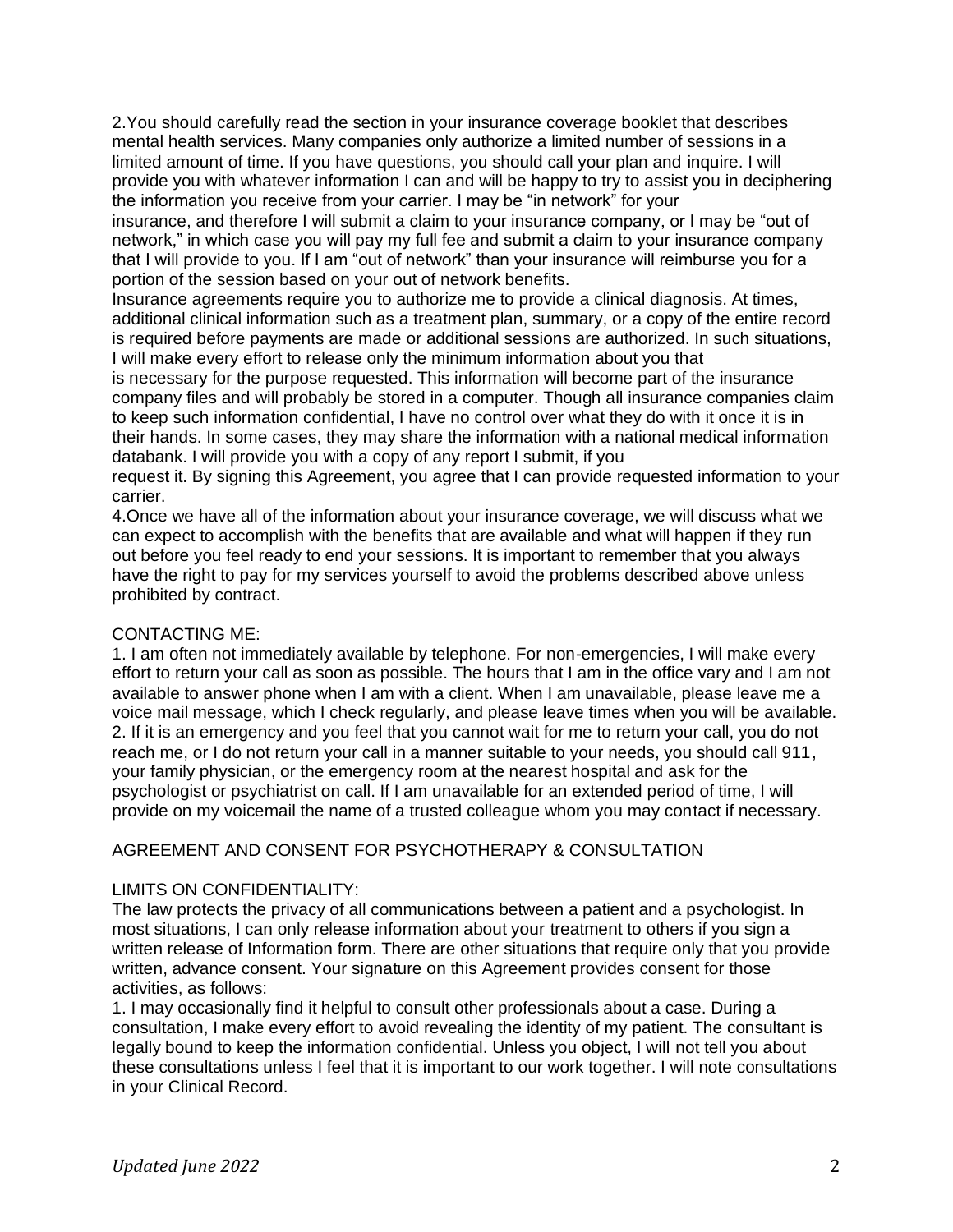2. I currently do not employ administrative staff. If this situation changes, I will notify you in writing with a revised consent for you to sign. All mental health professionals are bound by the same rules of confidentiality.

3. If a patient threatens to harm himself/herself, I may be obligated to seek hospitalization for him/her or to contact family members or others who can help provide protection, and I reserve the right to do so. There are some situations where I am permitted or required to disclose information without either your consent or authorization:

1.If you are involved in a court proceeding and a request is made for information concerning my professional services, such information is protected by the psychologist-patient privilege law. I cannot provide any information without your written authorization or a court order. If you are involved in or contemplating litigation, you should consult with your attorney to determine whether a court would be likely to order me to disclose information.

2.If a government agency is requesting the information for health oversight activities, I may be required to provide it for them.

3.If a patient files a complaint or lawsuit against me, I may disclose relevant information regarding that patient in order to defend myself.

4.If a patient files a worker's compensation claim, and I am providing treatment related to the claim, I must, upon appropriate request, furnish copies of all medical reports and bills. There are some situations in which I am legally obligated to take actions if I believe it is necessary to attempt to protect others from harm. In this case, I may have to reveal some information about a patient's treatment.

1. If I have reason to believe that a child has been abused, the law requires that I file a report with the appropriate governmental agency, usually the Department of Human Resources (Department of

Family and Children Services). Once such a report is filed, I may be required to provide additional information. In addition, the Georgia Child Endangerment Law requires that I report to the appropriate governmental agency, usually the Department of Human Resources (Department of Family and Children Services) if I am made aware of a child witnessing acts of violence between adults.

2. If I have reasonable cause to believe that a disabled adult (of any age) or elder person (over 65 years) has had a physical injury or injuries inflicted upon such disabled adult or elder person, other than by accidental means, or has been neglected or exploited, I must report to an agency designated

by the Department of Human Resources. Once such a report is filed, I may be required to provide additional information.

3. If I determine that a patient presents a serious danger of violence to another, I may be required to take protective actions. These actions may include notifying the potential victim, and/or contacting the police, and/or seeking hospitalization for the patient. If such a situation arises, I will make every effort to fully discuss it with you before taking any action and I will limit my disclosure to what is necessary. The laws governing confidentiality can be quite complex, and I am not an attorney. In situations where specific advice is required, formal legal advice may be needed.

## PROFESSIONAL RECORDS

The laws and standards of my profession require that I keep Protected Health Information about you in your Clinical Record. You may examine and/or receive a copy of your Clinical Record if you request it in writing, except in unusual circumstance that involve 1) danger to yourself and others,